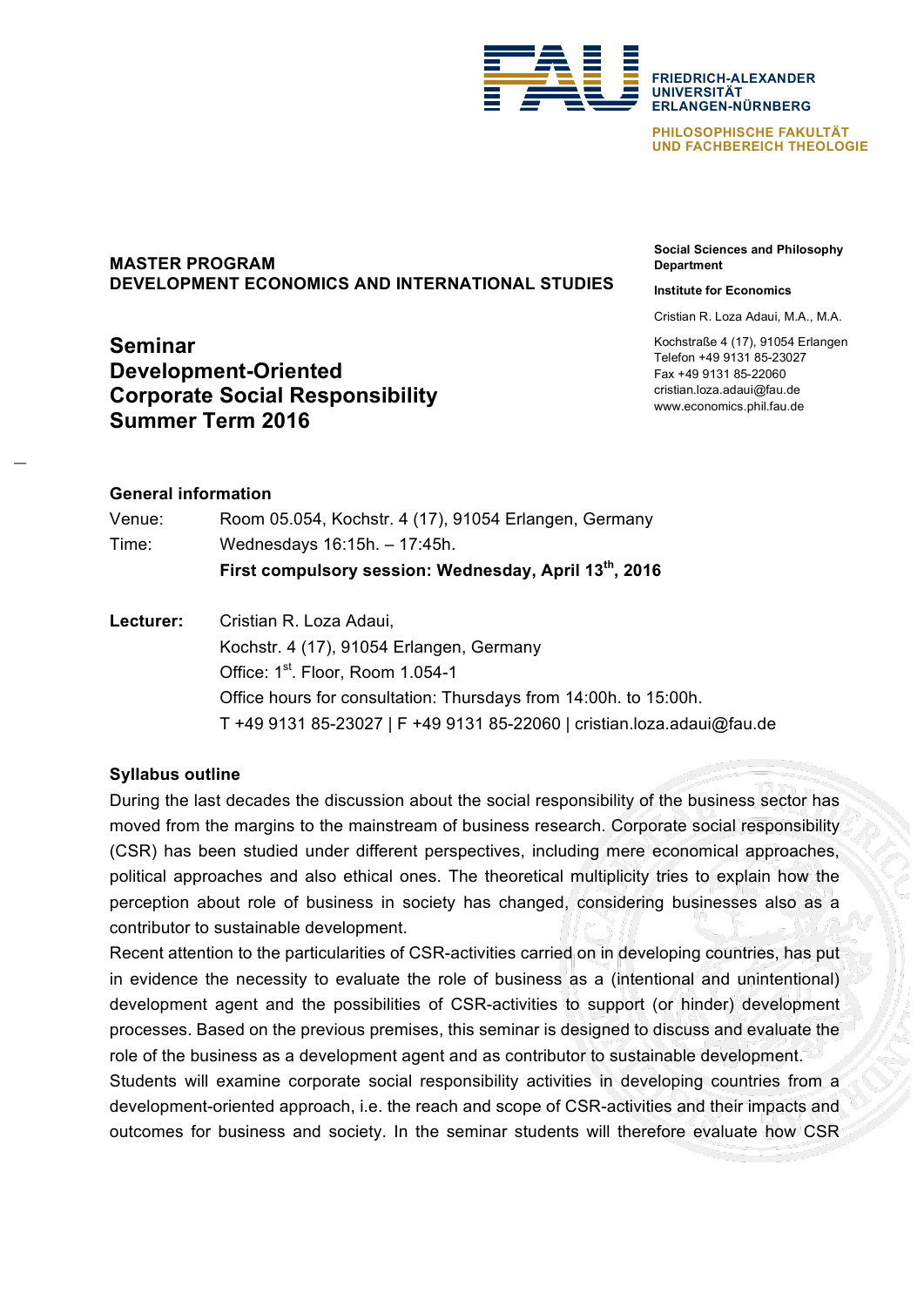

**Seminar: Business & Society in Latin America Summer Term 2016**

**PHILOSOPHISCHE FAKULTÄT UND FACHBEREICH THEOLOGIE**

activities can contribute to pursuing business organizational goals, while at the same time supporting sustainable development processes and contributing to macro-societal goals.

### **Educational goals and learning outcomes**

Students participating successfully in this seminar will develop the following skills:

### *Subject-specific skills*

- Students analyse and evaluate the changed role of business as a developmental agent and as contributor to sustainable development.
- Students reflect and evaluate the development-oriented approach to corporate social responsibility.
- Students develop and produce a case study that explains in detail particular issues related to the development-oriented corporate social responsibility discussion.

### *Methodological skills*

- Students answer independently a research question regarding the development-oriented approach towards corporate social responsibility.
- Students plan, carry out research, evaluate and analyse scientific literature related to the development-oriented approach to corporate social responsibility.
- Students produce a case study that exemplifies a particular topic related to the developmentoriented corporate social responsibility approach.

### *Personal skills*

- Students evaluate their own strengths and weaknesses in relation to their own presentation and communication skills.
- Students evaluate their own strengths and weaknesses in relation to their own organizational skills.
- Students reflect upon their own behaviour as part of the global business community under consideration of fundamental ethical questions and the consequences for society.

### *Social skills*

- Students can present clearly and effectively a particular issue related to the developmentoriented approach towards corporate social responsibility.
- Students communicate clearly and respectfully their arguments and points of view in classroom and give fellow students constructive feedback on their presentations.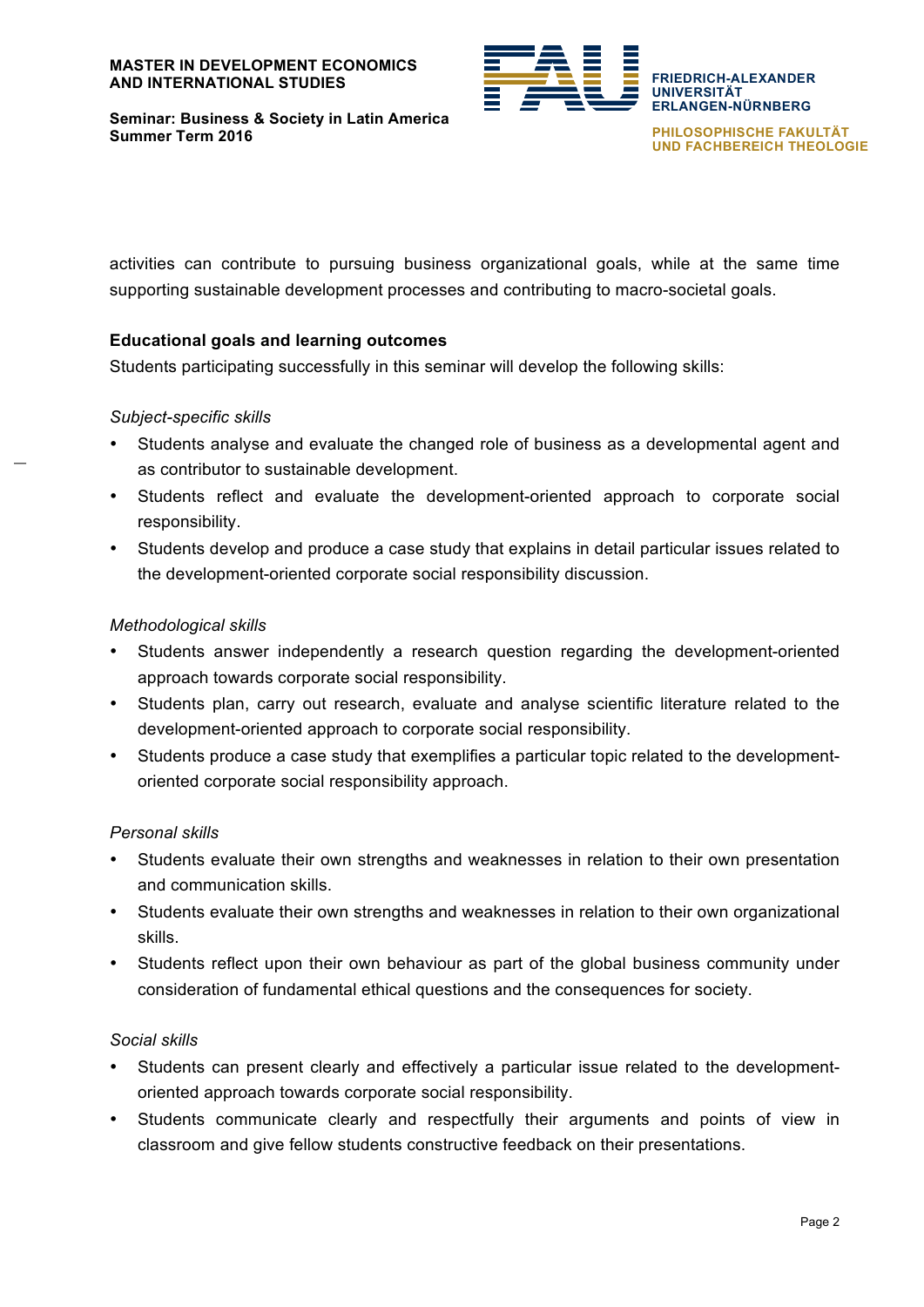#### **MASTER IN DEVELOPMENT ECONOMICS AND INTERNATIONAL STUDIES**



**Seminar: Business & Society in Latin America Summer Term 2016**

**ERLANGEN-NÜRNBERG PHILOSOPHISCHE FAKULTÄT UND FACHBEREICH THEOLOGIE**

**FRIEDRICH-ALEXANDER**

**UNIVERSITÄT**

#### **Course design and assignments**

Students gathered during the first compulsory session **(on Wednesday, April 13th, 2016)** select a topic to work on during the semester. Each topic should be explored in the context of a specific real case study. Proposed topics will be presented during the first compulsory session and some readings per topic would be suggested to help students the beginning of their research. Students are expected to do extensive literature review on the topics selected for their paper assignment. If students are interested in topics different than the proposed, it is possible to discuss the possibility to include other topics related to the content of the seminar, in that case students should bring to the first session, a clear topic statement as well as some few literature references to be used for evaluation and decision making.

During the sessions students present their topic and propose a case study for discussion. Students' presentations are no longer than 45 minutes including: (1) a theoretical part that should not be longer than 30 minutes, and (2) the presentation of the case study that should not be longer than 15 minutes, so that ample time is left for questions and discussion (a maximum of 90 minutes per topic). Every student will be evaluated individually even if they work in a group basis.

Based on a 360 degrees' approach towards skills development, students will be active involved into the development and evaluation of presentation skills. For that reason, each student will provide feedback to their colleague's presentations during every session, and each student will reflect and evaluate the outcome of the own presentation by means of a self assessment form. In addition, the lecturer will provide feedback to every presenter.

With the input received during the presentation and with the results of the case discussion, students prepare their seminar paper that includes a theoretical part and a case study. The seminar paper should approximately have 5000 words (Excluding: Title page, bibliography, exhibits and annexes). Submission deadline for the seminar paper is September  $9<sup>th</sup>$ , 2016.

Further guidance for writing the seminar paper and preparing presentations will be provided during the first sessions, as well as on the course website for the seminar on the StudOn platform. To access the website on the StudOn platform the password required is: **DOCSRSS16**

### **Assessment**

The final grade of the seminar consists of a presentation that includes a theoretical topic and a case study presentation (33%) and a seminar paper (66%).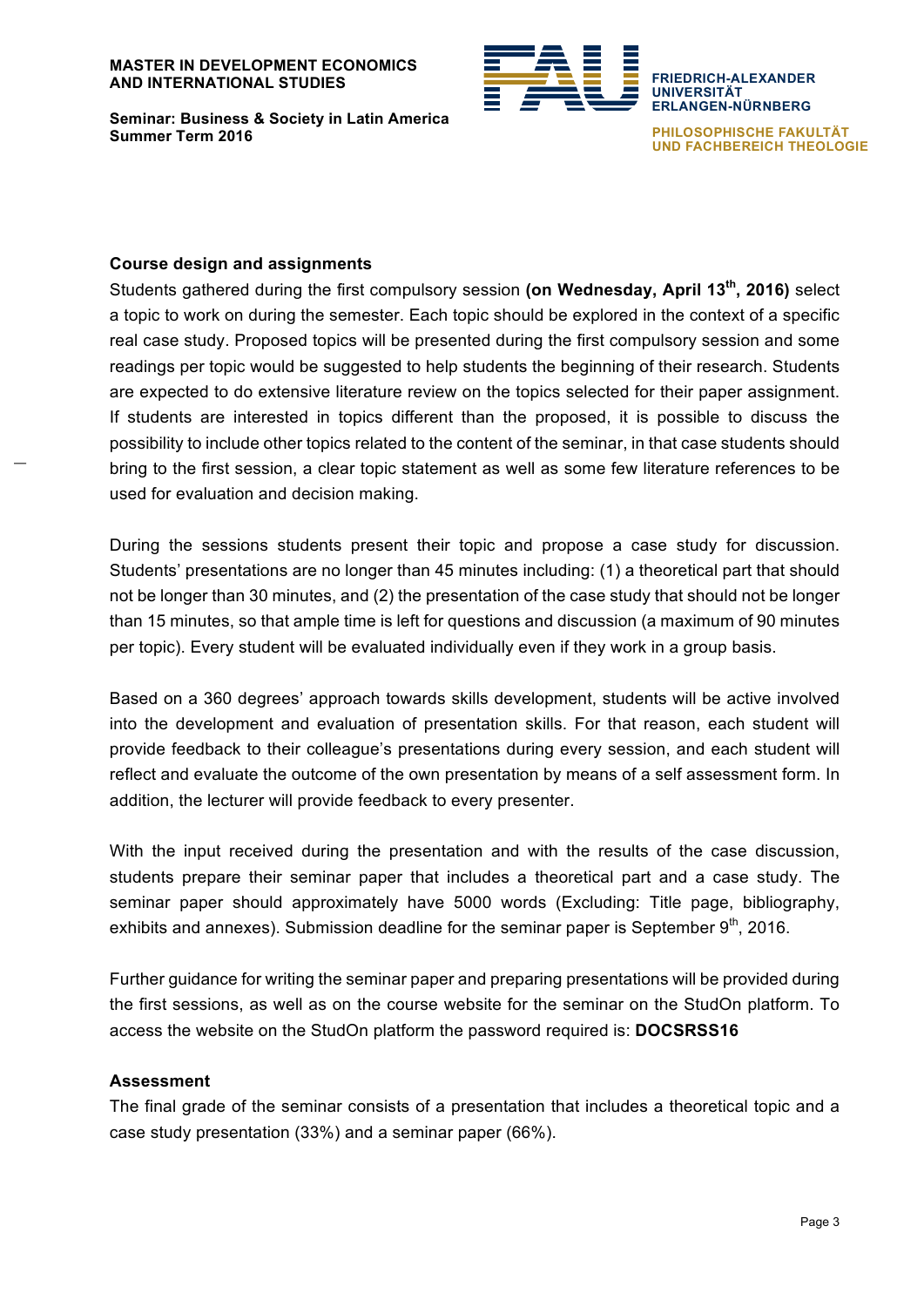

**Seminar: Business & Society in Latin America Summer Term 2016**

**PHILOSOPHISCHE FAKULTÄT UND FACHBEREICH THEOLOGIE**

**FRIEDRICH-ALEXANDER**

**ERLANGEN-NÜRNBERG**

**UNIVERSITÄT**

# **Recommended literature on the development-oriented CSR**

- Banerjee, S. B. (2003). Who Sustains Whose Development? Sustainable Development and the Reinvention of Nature. *Organization Studies*, *24*(1), 143–180.
- Bendell, J., & Kearins, K. (2005). The political bottom line: the emerging dimension to corporate responsibility for sustainable development. *Business Strategy and the Environment*, *14*(6), 372–383.
- Blowfield, M. & Dolan, C. (2014) Business as a development agent: evidence of possibility and improbability. *Third World Quarterly, 35*(1), pp. 22-42.
- Frynas, J. G. (2008). Corporate social responsibility and international development: Critical assessment. *Corporate Governance: An International Review*, *16*(4), 274–281.
- Idemudia, U. (2008). Conceptualising the CSR and development debate. *Journal of Corporate Citizenship*, *2008*(29), 91–110.
- Jamali, D., Karam, C & Blowfield, M. (2015) *Development-Oriented Corporate Social Responsibility*. Volume 1: Multinational corporations and the global context. Greenleaf. Sheefield.
- Jamali, D., Karam, C & Blowfield, M. (2015) *Development-Oriented Corporate Social Responsibility*. Volume 2: Locally led initiatives in developing countries. Greenleaf. Sheffield.
- Moon, J. (2007). The contribution of corporate social responsibility to sustainable development. *Sustainable Development*, *15*(5), 296–306.
- Newell, P. and Frynas, J.G. (2007), "Beyond CSR? Business, poverty, and social justice: an introduction", *Third World Quarterly, 28*(4), 669-681.
- Prieto-Carrón, M., Lund-Thomsen, P., Chan, A., Muro, A., & Bhushan, C. (2006). Critical perspectives on CSR and development: what we know, what we don't know, and what we need to know. *International Affairs, 82*(5), 977–987.
- Sagebien, J., & Whellams, M. (2010). CSR and development: Seeing the forest for the trees. *Canadian Journal of Development Studies/Revue Canadienne D'études Du Development*, *31*(3), 483–510.
- Visser, W. (Eds.). (2016). *The World Guide to Sustainable Enterprise* (Vol. 1-4). Sheefield: Greenleaf Publishing.
- Visser, W., & Tolhurst, N. (Eds.) (2010). *The World Guide to CSR: A Country-by-Country Analysis of Corporate Sustainability and Responsibility*. Sheffield: Greenleaf Publishing.

# **Recommended literature on case study research methodology and business research**

- Buchanan, D. A., & Bryman, A. (2009). *The SAGE Handbook of Organizational Research Methods*. SAGE Publications.
- Byrne, D., & Ragin, C. C. (2009). *The SAGE Handbook of Case-Based Methods*. London: SAGE Publications.